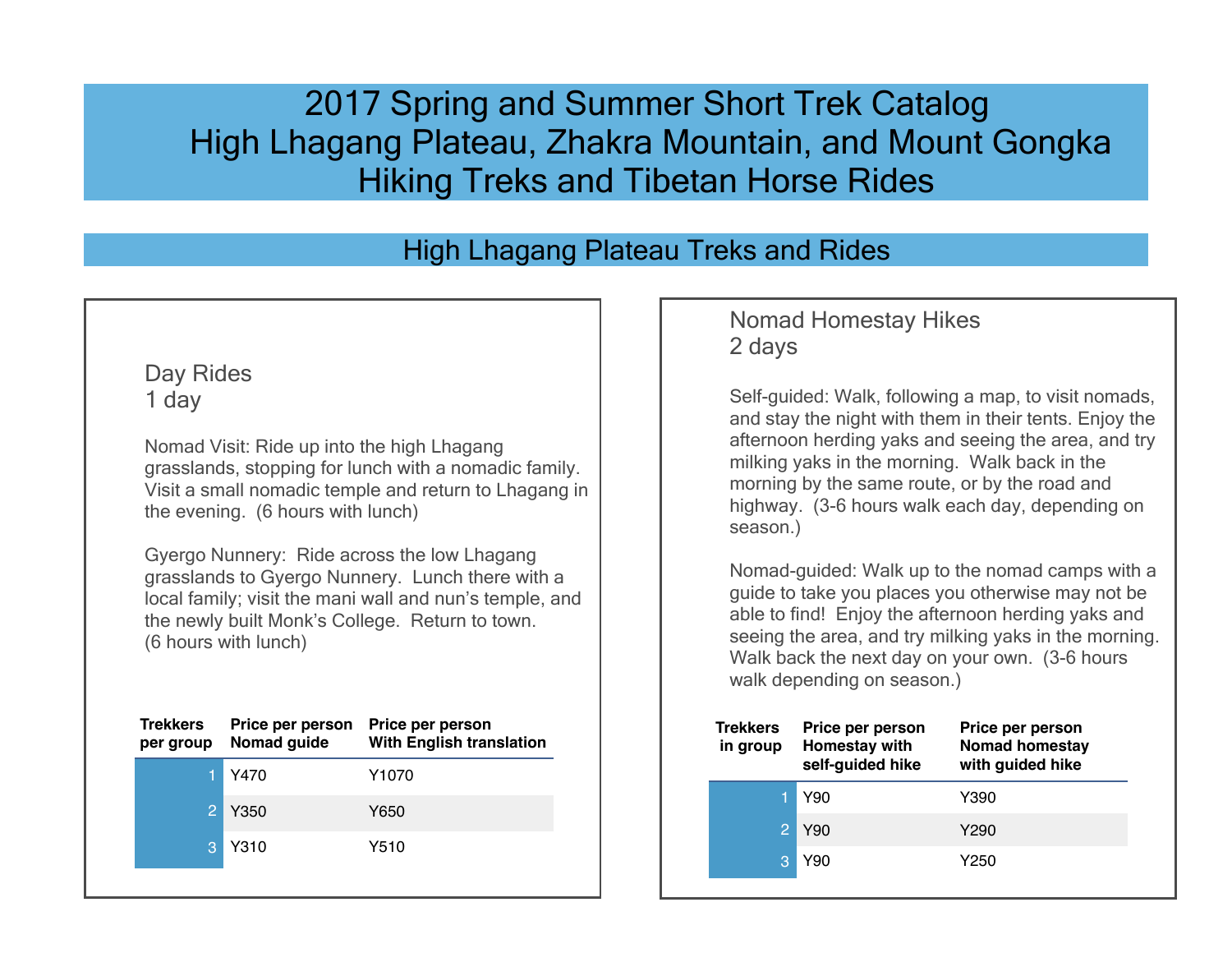### Nomad Homestay and Horse Rides 2 days

Nomad Homestay with 1-Day Ride and Walk Back: Ride up into the high Lhagang grasslands, stopping for a temple visit and lunch with a nomadic family – or, if the weather is nice, have a grassland picnic. Stay the night with a nomadic family, and walk back over the same route the next day. (6 hours ride, 3 hours walk. Includes lunch, dinner, bed, breakfast, horses, and horse guide)

| <b>Trekkers</b><br>per group | Price per person<br>Nomad guide | Price per person<br>with English<br>translation |
|------------------------------|---------------------------------|-------------------------------------------------|
|                              | Y560                            | Y1160                                           |
|                              | Y440                            | Y850                                            |
|                              | Y400                            | Y730                                            |

Nomad Homestay with 2-day Ride: As above but 2 days riding. The way back is different, and includes another small temple visit.

(6 hour ride each day. Includes 2 lunches, dinner, bed, breakfast, horses, and horse guide.)

| <b>Trekkers</b><br>per group | Price per person<br>Nomad guide | Price per person<br>with English<br>translation |
|------------------------------|---------------------------------|-------------------------------------------------|
|                              | Y1060                           | Y2280                                           |
|                              | Y780                            | Y <sub>1400</sub>                               |
| З                            | Y690                            | Y1100                                           |
|                              |                                 |                                                 |

Nomad Tent Stay and Nunnery Ride 2 days

Nomad Homestay and Visit to Gyergo Nunnery, 2 Days Riding: Ride up into the high Lhagang grasslands, stopping for a temple visit and lunch with a nomadic family – or, if the weather is nice, have a grassland picnic. Stay the night with a nomadic family. The following day, try milking yaks in the morning and then ride on to Gyergo Nunnery. Visit the sights there – the temple, mani wall, and newly built monk's college. You need to return to Lhagang on your own or stay in a homestay here. (6 hours ride each day. Includes lunch, dinner, bed, and breakfast, horses, and horse guide. With additional night at Gyergo add Y90.)

| <b>Trekkers</b><br>per group | Price per person<br>Nomad guide | Price per person<br>with English<br>translation |
|------------------------------|---------------------------------|-------------------------------------------------|
|                              | Y <sub>1060</sub>               | Y2280                                           |
| 2                            | Y780                            | Y <sub>1400</sub>                               |
|                              | Y690                            | Y1100                                           |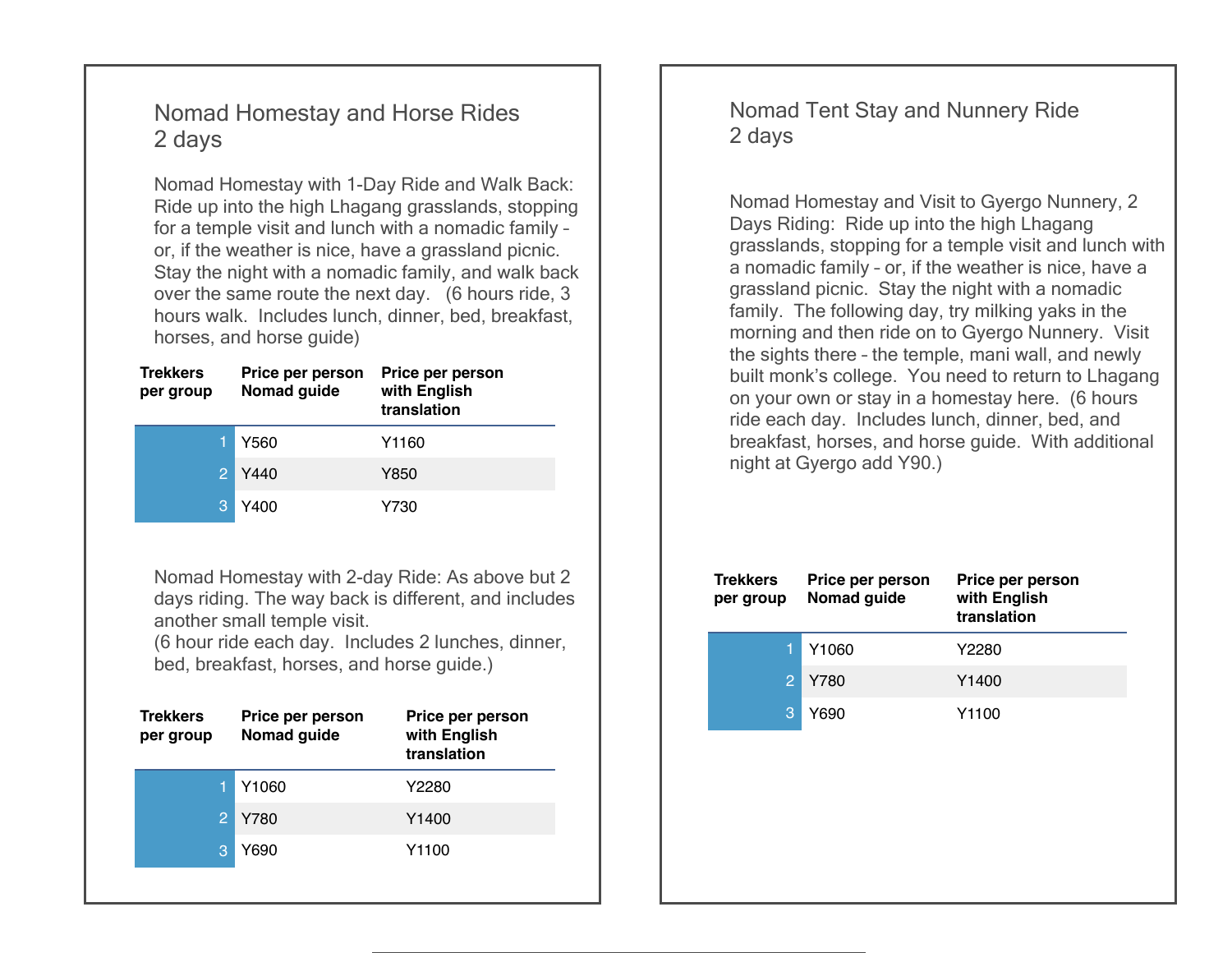Nomad Tent Stay, Gyergo Nunnery, and Meituk Lake Trek 3 days, ride or hike

Ride up into the high Lhagang grasslands, stopping for a temple visit and lunch with a nomadic family – or, if the weather is nice, have a grassland picnic. Stay the night with a nomadic family. The following day, try milking yaks in the morning and then ride on to Gyergo Nunnery. Visit the sights there – the temple, mani wall, and monk's college. Stay the night with a family at Gyergo, and the next day ride up to high Meituk Tso, a lake with gorgeous high peak views. Have lunch at the lake and then ride back to Lhagang. (6 hours ride each day and 2 home stays included. Includes all meals, beds, guiding, and horses (if riding). No packhorses.

#### **Horse Riding**

| <b>Trekkers</b><br>per group | Price per person<br>Nomad guide | Price per person<br>with English translation |  |
|------------------------------|---------------------------------|----------------------------------------------|--|
| 1                            | Y1800                           | Y3420                                        |  |
| 2                            | Y1340                           | Y2090                                        |  |
| 3                            | Y1180                           | Y1650                                        |  |
| <b>Hiking</b>                |                                 |                                              |  |
| <b>Trekkers</b><br>per group | Price per person<br>Nomad guide | Price per person<br>with English translation |  |
| 1                            | Y1160                           | Y2780                                        |  |
| $\overline{P}$               | Y850                            | Y1660                                        |  |
| 3                            | Y750                            | Y1290                                        |  |

High Plateau Lake Trek 3 days, ride or hike With car return (+optional nomad tent stay before trek) Trek far into the grasslands west of Lhagang. Day 1: Set out for Yibei Lake, a deep sinkhole lake in the highest part of the Lhagang grasslands. Day 2: Ride or hike across high wetland, filled with wild birds, to a overlook to the north and west, and get a sense of the scope of the land. Visit sacred Ragni Lake, another sinkhole, and camp nearby. Day 3: Ride or hike to Genup Gompa, an original small nomad temple on the edge of the high plateau. Meet a car this evening to return to Tagong or the ecolodge. Includes meals, tents, guides, and car. Add 90 yuan for optional tent stay the night before.

#### **Horse Riding**

| Number of<br><b>Trekkers</b> | Price per person<br>Nomad guide | Price per person<br>with English translation |  |  |
|------------------------------|---------------------------------|----------------------------------------------|--|--|
| Single                       | Y2880                           | Y5480                                        |  |  |
| Double                       | Y2020                           | Y3320                                        |  |  |
| Hiking with packhorses       |                                 |                                              |  |  |
|                              |                                 |                                              |  |  |
| <b>Trekkers</b><br>per group | Price per person<br>Nomad guide | Price per person<br>with English translation |  |  |
| 1                            | Y2310                           | Y4470                                        |  |  |
| $\overline{2}$               | Y <sub>1520</sub>               | Y2600                                        |  |  |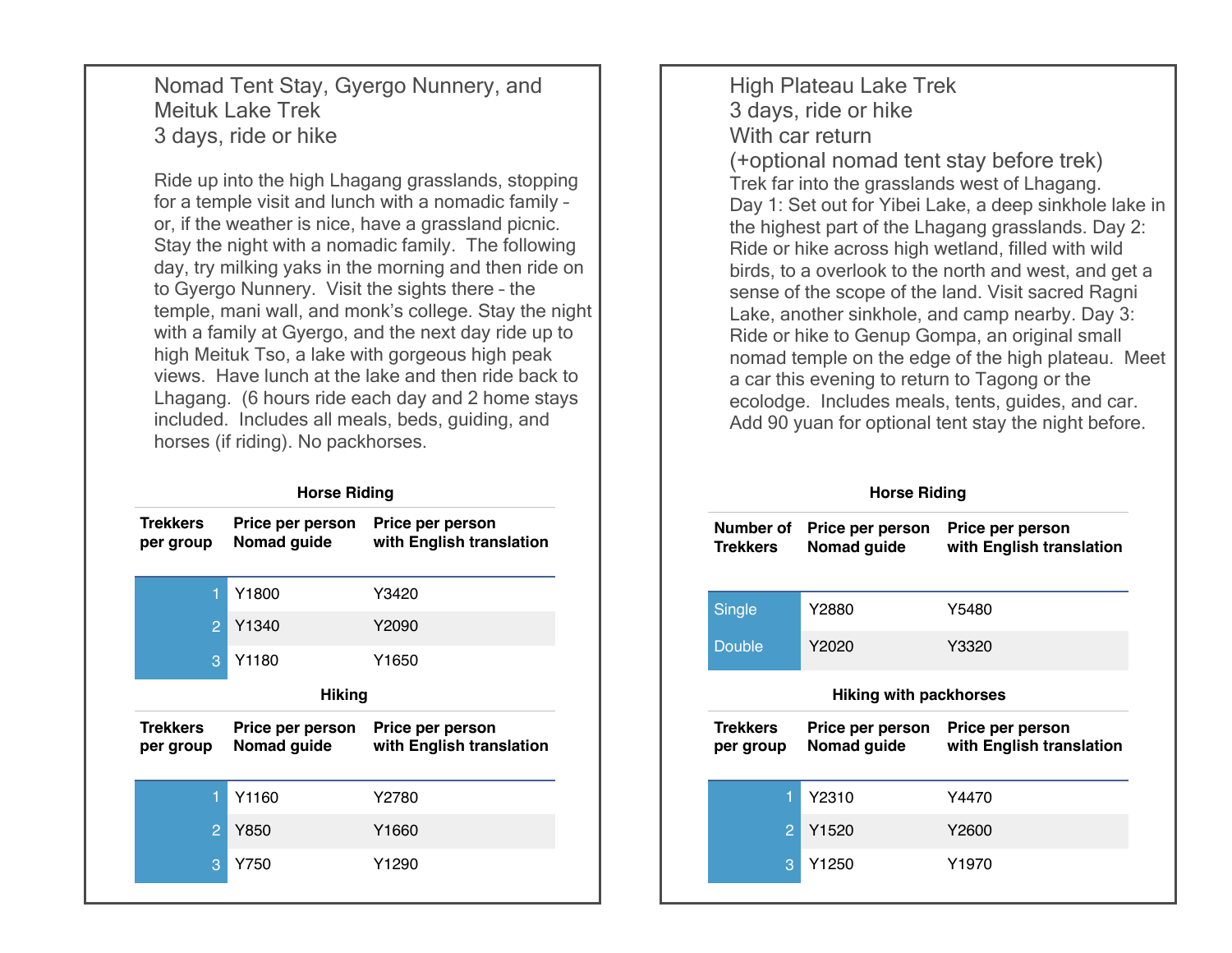High Plateau Lake Trek 4 days, ride or hike (+optional nomad tent stay before trek)

Trek far into the grasslands west of Lhagang.

Day 1: Set out for Yibei Lake, a deep sinkhole lake in the highest part of the Lhagang grasslands. Day 2: Ride or hike across high wetland, filled with wild birds, to a overlook to the north and west, and get a sense of the scope of the land. Visit sacred Ragni Lake, another sinkhole, and camp nearby. Day 3: Ride or hike to Genup Gompa, an original small nomad temple on the edge of the high plateau. Day 4, return to the Khampa Nomad Ecolodge on foot or by horse, crossing deep valleys and high hills. Includes meals, guide, horses (riding or packing), and tents. Sleeping bags and mats can be rented. Add 90 yuan for nomad tent stay the night before the start of the trek.

|                              | <b>Horse Riding</b>                            |                                                                                            |
|------------------------------|------------------------------------------------|--------------------------------------------------------------------------------------------|
| Number of<br><b>Trekkers</b> | Price per person<br>Nomad guide                | Price per person<br>with English translation                                               |
| <b>Single</b>                | Y2400                                          | Y5000                                                                                      |
| <b>Double</b>                | Y1780                                          | Y3080                                                                                      |
|                              |                                                | Larger groups can share costs according to<br>actual group size. le. 3 people are 2 double |
|                              | and 1 single.<br><b>Hiking with packhorses</b> |                                                                                            |
| <b>Trekkers</b><br>per group | Price per person<br>Nomad guide                | Price per person<br>with English translation                                               |
| 1                            | Y1830                                          | Y3390                                                                                      |
| $\overline{2}$               | Y1280                                          | Y2360                                                                                      |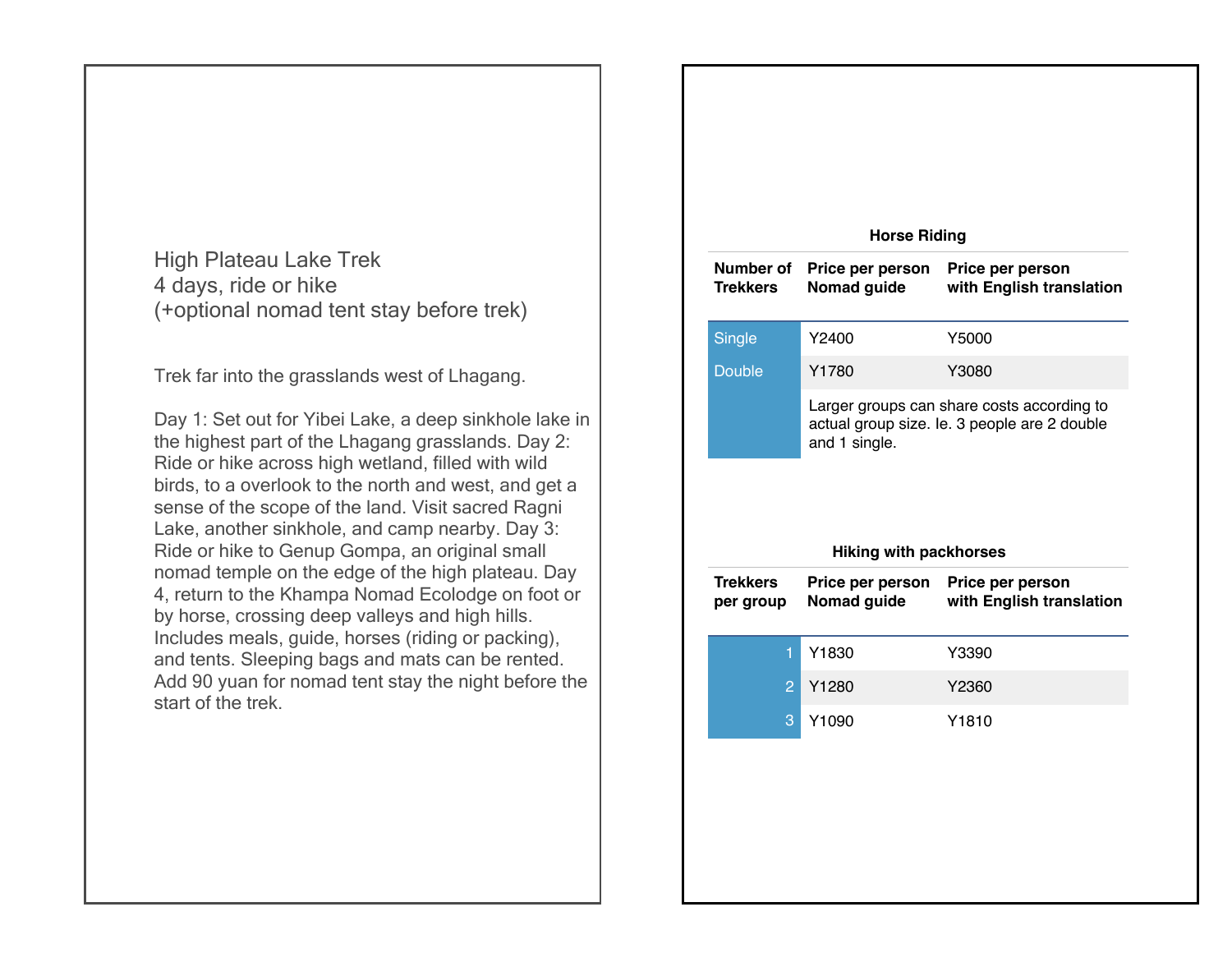## Sacred Zhakra Mountain Treks and Rides

#### Zhakra Hotsprings and Turquoise Lake Trek 3 days, ride or hike

Meet in the morning at Gyergo Nunnery. Ride or hike up over Griffon Pass (4800 meters) and down to Zhakra Hot springs, and the base of the high peak. Stay the first night in tents there. Day 2, ride or hike down the valley to the forest. Set up camp there and take an afternoon trek up to see the sacred turquoise lake, Zhakra Yimtso. Day 3, ride or hike the low pass back to Gyergo Nunnery. (Horse riding 6-7 hours per day, hiking 8-9 hours per day. As a hike, this is very strenuous. Horse riding is medium difficulty with some hiking required. Includes all meals, horses (either riding or pack-horses), guiding, tents, and car from Ecolodge or Tagong (one way). Sleeping bags and pads can be rented for an extra charge.

| <b>Horse Riding</b>          |                                 |                                                                                            |  |
|------------------------------|---------------------------------|--------------------------------------------------------------------------------------------|--|
| Number of<br><b>Trekkers</b> | Price per person<br>Nomad guide | Price per person<br>with English translation                                               |  |
| <b>Single</b>                | Y2500                           | Y4550                                                                                      |  |
| <b>Double</b>                | Y1920                           | Y3560                                                                                      |  |
|                              | and 1 single.                   | Larger groups can share costs according to<br>actual group size. le. 3 people are 2 double |  |
|                              |                                 |                                                                                            |  |
|                              | <b>Hiking with packhorse</b>    |                                                                                            |  |
| <b>Trekkers</b><br>per group | Price per person<br>Nomad guide | Price per person<br>with English translation                                               |  |
| 1                            | Y1920                           | Y3540                                                                                      |  |
| $\overline{2}$               | Y <sub>1410</sub>               | Y2220                                                                                      |  |
| 3                            | Y1240                           | Y1780                                                                                      |  |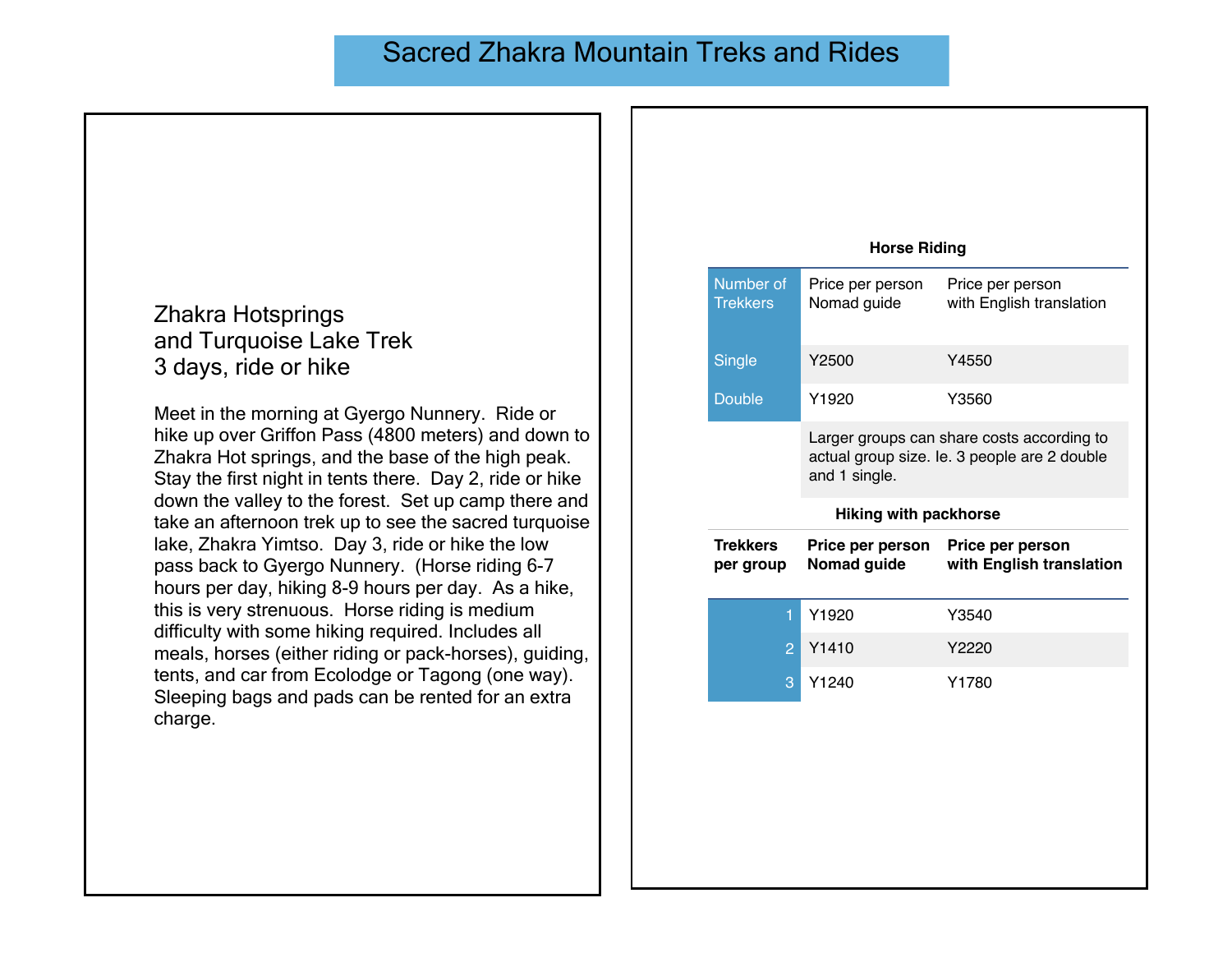Zhakra Hotsprings and Turquoise Lake Trek with glacier visit 4 days, ride or hike

Meet in the morning at Gyergo Nunnery. Ride or hike up over Griffon Pass (4800 meters) and down to Zhakra Hot springs, and the base of the high peak. Stay the first night in tents there. Day 2, leave the camp at the hot springs and hike up to the glacier of Zhakmu Peak (also ok to make this a rest day). Return in the evening for another hot springs soak. Day 3, ride or hike down the valley to the forest. Set up camp there and take an afternoon trek up to see the sacred turquoise lake, Zhakra Yimtso. Day 4, ride or hike the low pass back to Gyergo Nunnery. (Horse riding 6-7 hours per day, hiking 8-9 hours per day. As a hike, this is very strenuous. Horse riding medium difficulty with some hiking required. Includes food, food preparation, guide, horse or packhorse, and car one-way from Ecolodge or Tagong. Tents are also provided. Sleeping bags and mats can be rented.

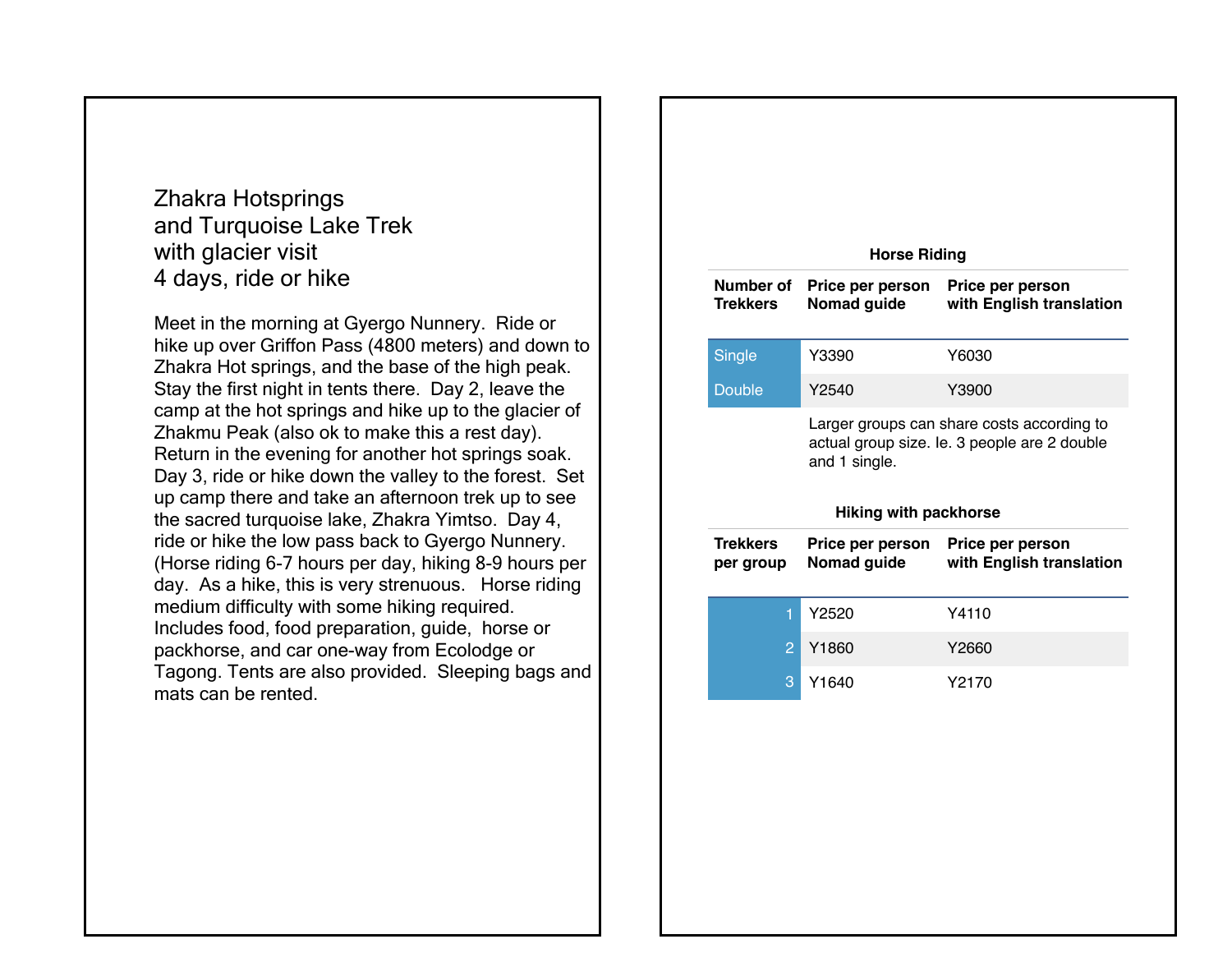#### Zhakra Hotpsrings and Turquoise Lake Trek plus Nomad Tent Stay

### 5 days, ride or hike

Meet in the morning at Gyergo Nunnery. Ride or hike up over Griffon Pass (4800 meters) and down to Zhakra Hot springs, and the base of the high peak. Stay the first night in tents there. Day 2, ride of hike down the valley to the forest. Set up camp there and take an afternoon trek up to see the sacred turquoise lake, Zhakra Yimtso. Day 3, ride or hike the low pass back to Gyergo Nunnery. Day 4, ride across low grasslands to a nomadic family encampment. Day 5, after spending time with the family and trying out yak milking in the morning, return to Tagong. (Best in Summer. Horse riding 6-7 hours per day, hiking 8-9 hours per day. As a hike, this is very strenuous, for the very fit. Horse riding is medium difficulty with some hiking required. Includes food, food preparation, guide, horse or packhorse, and car one-way from Ecolodge or Tagong. Tents are also provided. Sleeping bags and mats can be rented.

| <b>Horse Riding</b>          |                                 |                                                                                            |  |
|------------------------------|---------------------------------|--------------------------------------------------------------------------------------------|--|
| Number of<br><b>Trekkers</b> | Price per person<br>Nomad guide | Price per person<br>with English translation                                               |  |
| Single                       | Y4080                           | Y6660                                                                                      |  |
| <b>Double</b>                | Y3150                           | Y4560                                                                                      |  |
|                              | and 1 single.                   | Larger groups can share costs according to<br>actual group size. le. 3 people are 2 double |  |
|                              |                                 |                                                                                            |  |
|                              | <b>Hiking with packhorse</b>    |                                                                                            |  |
| <b>Trekkers</b><br>per group | Price per person<br>Nomad guide | Price per person<br>with English translation                                               |  |
| 1                            | Y3120                           | Y5820                                                                                      |  |
| $\overline{2}$               | Y2310                           | Y3660                                                                                      |  |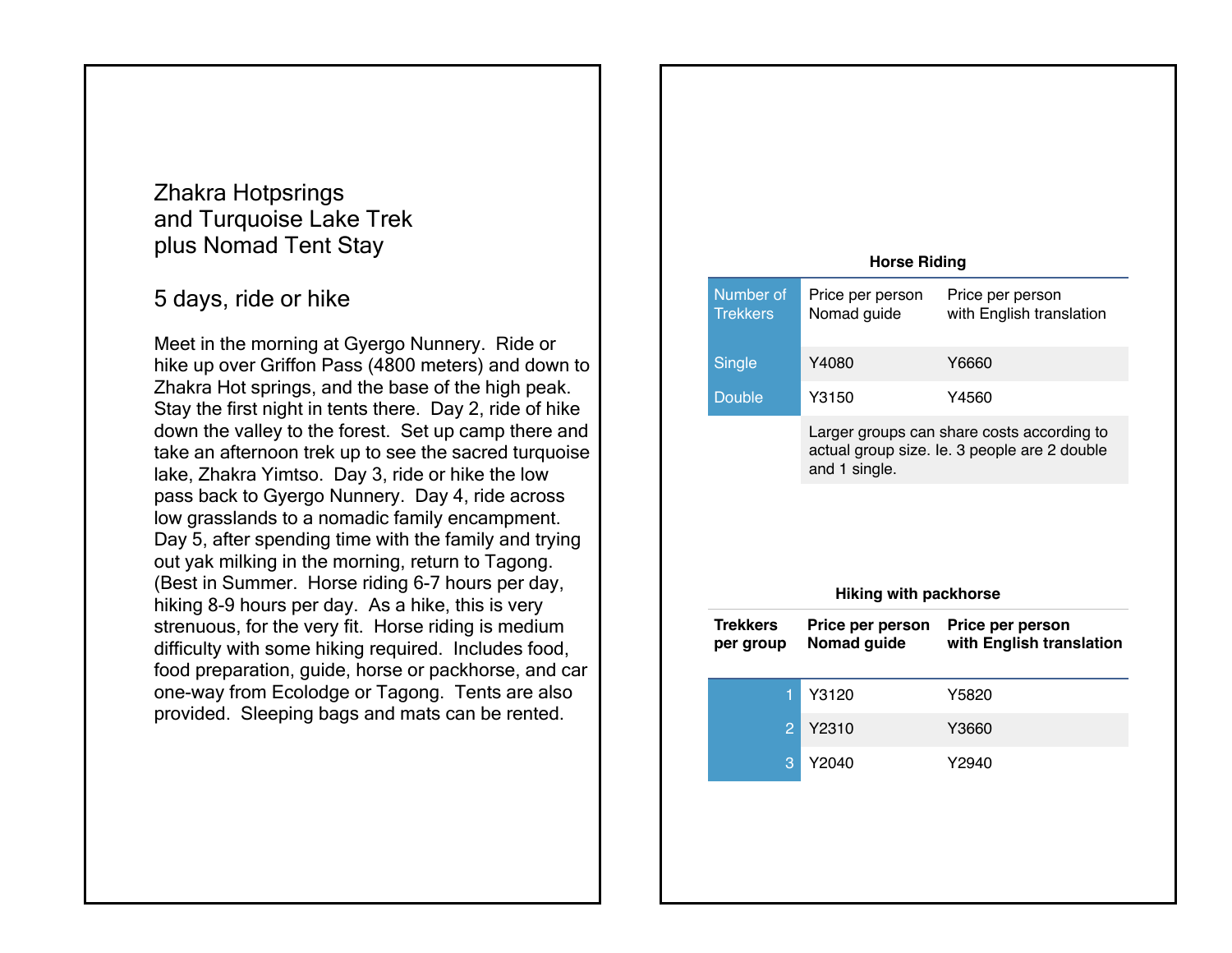#### Danba Village to Zhakra Turquoise Lake and **Hotsprings**

## 5 days, ride or hike

Meet at Maoniu Village the night before the start of the trek, and stay in a village guesthouse. Day 1: ride or hike up the Maoniu Valley to a midway camp. Day 2: Continue the hike or ride up the valley to the twin lakes in the Zhakra Basin. Day 3: Ride or hike down to the sacred Turquoise Lake, and do a kora of the lake. Then continue down and up to the hotsprings. Day 4: Do a day hike to the glacier above the hosprings, and camp a second night at the springs. Day 5: Hike or ride over high Griffon Pass (4800 meters) to Gyergo Nunnery. (Best in Summer. Horse riding 6-7 hours per day, hiking 8-9 hours per day. Includes night at Maoniu, food, food preparation, guide, horse and packhorse, and car to return to Ecolodge or Tagong. Tents are also provided. Sleeping bags and mats can be rented.

|                                                                                                                                             | <b>Horse Riding</b>             |                                              |  |
|---------------------------------------------------------------------------------------------------------------------------------------------|---------------------------------|----------------------------------------------|--|
| Number of<br><b>Trekkers</b>                                                                                                                | Price per person<br>Nomad guide | Price per person<br>with English translation |  |
| Single                                                                                                                                      | Y5390                           | Y9470                                        |  |
| <b>Double</b>                                                                                                                               | Y4070                           | Y6110                                        |  |
| Larger groups can share costs according to<br>actual group size. le. 3 people are 2 double<br>and 1 single.<br><b>Hiking with packhorse</b> |                                 |                                              |  |
|                                                                                                                                             |                                 |                                              |  |
| <b>Trekkers</b><br>per group                                                                                                                | Price per person<br>Nomad guide | Price per person<br>with English translation |  |
| 1                                                                                                                                           | Y3810                           | Y5790                                        |  |
| $\overline{2}$                                                                                                                              | Y3300                           | Y4080                                        |  |